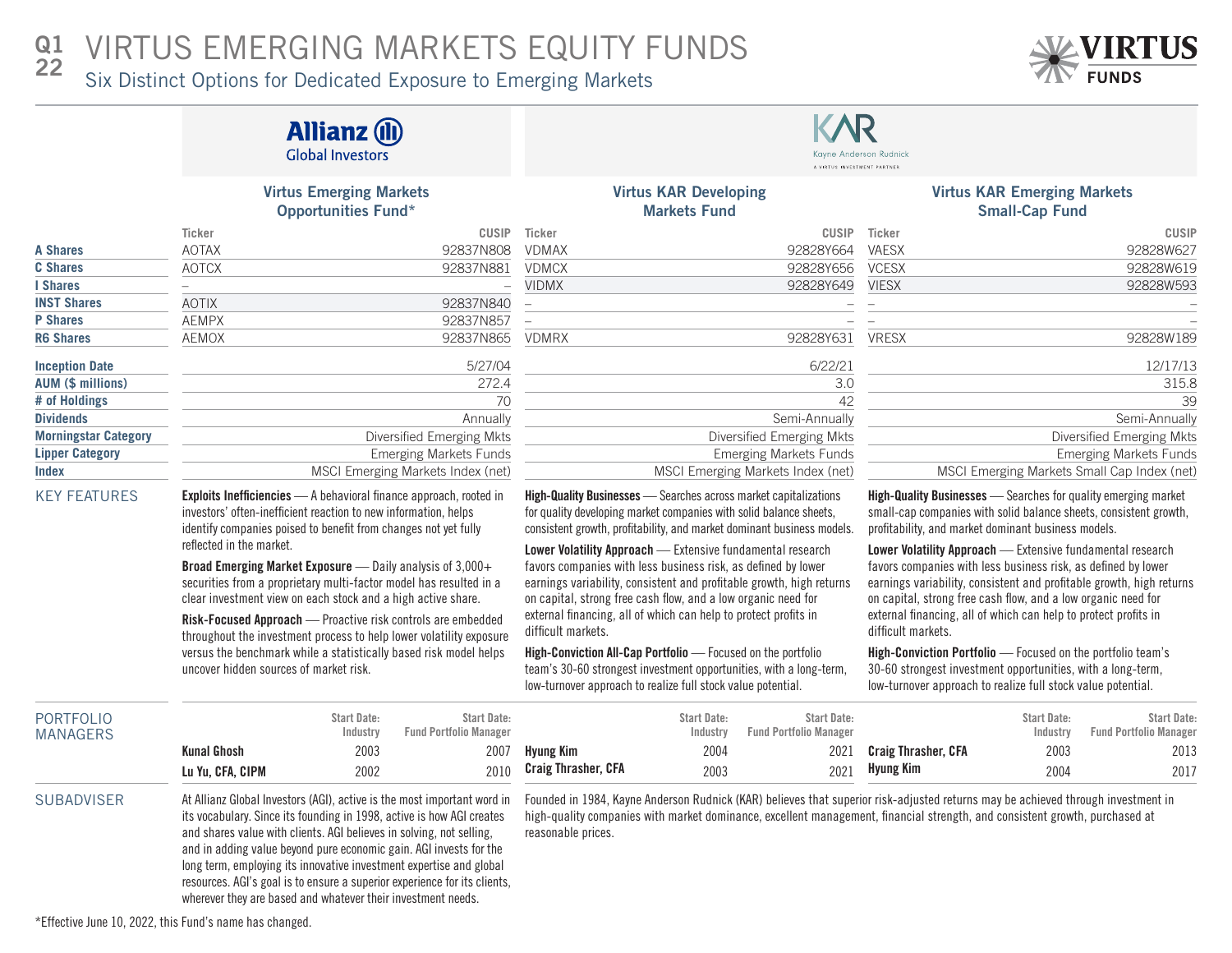### VIRTUS EMERGING MARKETS EQUITY FUNDS  $Q1$

22 Six Distinct Options for Dedicated Exposure to Emerging Markets

## Virtus NFJ Emerging Markets Value Fund

data and data analytics to uncover differentiated insights into

Focus on Fundamentals — A disciplined, fundamental research process helps identify companies with attractive quality characteristics, shareholder yield, and consistent financials. Decades of Value Investing Experience — NFJ's boutique structure and flat organization has fostered an entrepreneurial

|                             | Ticker       | CUSIP                             | Ticker       | CUSIP                             | Ticker       | <b>CUSIP</b>                      |
|-----------------------------|--------------|-----------------------------------|--------------|-----------------------------------|--------------|-----------------------------------|
| <b>A Shares</b>             | <b>AZMAX</b> | 92838V395                         | VAEGX        | 92836N601                         | <b>HEMZX</b> | 92828W387                         |
| <b>C</b> Shares             | <b>AZMCX</b> | 92838V387                         | <b>VCEGX</b> | 92836N700                         | <b>PICEX</b> | 92828W379                         |
| I Shares                    |              |                                   | <b>VIEGX</b> | 92836N809                         | <b>HIEMX</b> | 92828W361                         |
| <b>INST Shares</b>          | <b>AZMIX</b> | 92838V361                         |              |                                   |              |                                   |
| <b>P</b> Shares             | <b>AZMPX</b> | 92838V379                         |              |                                   |              |                                   |
| <b>R6 Shares</b>            |              |                                   | <b>VESRX</b> | 92836N882                         | <b>VREMX</b> | 92828W353                         |
| <b>Inception Date</b>       |              | 12/18/12                          |              | 6/13/19                           |              | 10/20/97                          |
| <b>AUM (\$ millions)</b>    |              | 124.3                             |              | 5.3                               |              | 3,054.6                           |
| # of Holdings               |              | 99                                |              | 25                                |              | 57                                |
| <b>Dividends</b>            |              | Quarterly                         |              | Semi-Annually                     |              | Semi-Annually                     |
| <b>Morningstar Category</b> |              | Diversified Emerging Mkts         |              | Diversified Emerging Mkts         |              | Diversified Emerging Mkts         |
| <b>Lipper Category</b>      |              | <b>Emerging Markets Funds</b>     |              | Emerging Markets Funds            |              | <b>Emerging Markets Funds</b>     |
| <b>Index</b>                |              | MSCI Emerging Markets Index (net) |              | MSCI Emerging Markets Index (net) |              | MSCI Emerging Markets Index (net) |

KEY FEATURES **Innovative Approach to Value** — The investment team uses big

valuations quickly and efficiently.

# Virtus SGA Emerging Markets Growth Fund

| <b>CUSIP</b>                      |
|-----------------------------------|
| 92836N601                         |
| 92836N700                         |
| 92836N809                         |
|                                   |
|                                   |
| 92836N882                         |
| 6/13/19                           |
| 5.3                               |
| 25                                |
| Semi-Annually                     |
| Diversified Emerging Mkts         |
| <b>Emerging Markets Funds</b>     |
| MSCI Emerging Markets Index (net) |
|                                   |

Sustainable Growth - Searches for companies that offer strong, predictable, and sustainable growth.

Benchmark Unconstrained — A high-conviction, concentrated portfolio that invests in response to opportunities, rather than index relative weights.

Valuation Discipline — Manages price risk through application of valuation tools focused on cash flow.

# **Vontobel**

## Virtus Vontobel Emerging Markets Opportunities Fund

| <b>Ticker</b> | <b>CUSIP</b>                      |
|---------------|-----------------------------------|
| <b>HEMZX</b>  | 92828W387                         |
| <b>PICEX</b>  | 92828W379                         |
| <b>HIEMX</b>  | 92828W361                         |
|               |                                   |
|               |                                   |
| <b>VREMX</b>  | 92828W353                         |
|               | 10/20/97                          |
|               | 3,054.6                           |
|               | 57                                |
|               | Semi-Annually                     |
|               | Diversified Emerging Mkts         |
|               | <b>Emerging Markets Funds</b>     |
|               | MSCI Emerging Markets Index (net) |

High-Quality Growth — Searches for quality, high-return growth businesses with strong profitability and durable franchises, trading at attractive valuations.

Benchmark Unconstrained — A high-conviction, concentrated approach to investing that focuses on minimizing business risk rather than index risk.

Lower Volatility Approach — A long-term-focused investment philosophy and approach which strives to offer market participation with less risk and volatility than the index.

> Start Date: Industry

> > 1998 1995 1997

Start Date:

2016 2016 2021

Fund Portfolio Manager

| <b>PORTFOLIO</b><br><b>MANAGERS</b> |                                | Start Date:<br>Industry | Start Date:<br><b>Fund Portfolio Manager</b> |              |
|-------------------------------------|--------------------------------|-------------------------|----------------------------------------------|--------------|
|                                     | R. Burns McKinney, CFA         | 1996                    | 2012                                         | Robe         |
|                                     | John R. Mowrey, CFA            | 2007                    | 2013                                         | Kisho        |
|                                     | <b>Thomas Oliver, CFA, CPA</b> | 1995                    | 2012                                         | <b>Hrish</b> |
|                                     | J. Garth Reilly                | 2005                    | 2018                                         |              |

mindset and collaborative culture since 1989.

### Start Date: Industry Start Date: Fund Portfolio Manager Robert L. Rohn ore Rao ikesh (HK) Gupta 1983 1997 2009

### SUBADVISER NFJ Investment Group (NFJ) is a global value equity manager with a rich heritage and deep roots in Dallas, Texas, dating to 1989. NFJ is unwavering in its commitment to investing at the intersection of value, quality, and shareholder yield, seeking to identify companies with low market expectations and the strongest prospects for returning capital to shareholders.

Founded in 2003, Sustainable Growth Advisers is a growth equity manager focused on high conviction U.S., global, emerging markets, and international portfolios.

2019 2019 2019

Matthew Benkendorf Jin Zhang, CFA Ramiz Chelat

Vontobel Asset Management has been specializing in global equity management since 1984. In Vontobel's view, the best way to achieve capital appreciation and outperform the market over time is by investing in well-managed businesses with consistent operating histories and financial performance that have favorable long-term economic prospects.